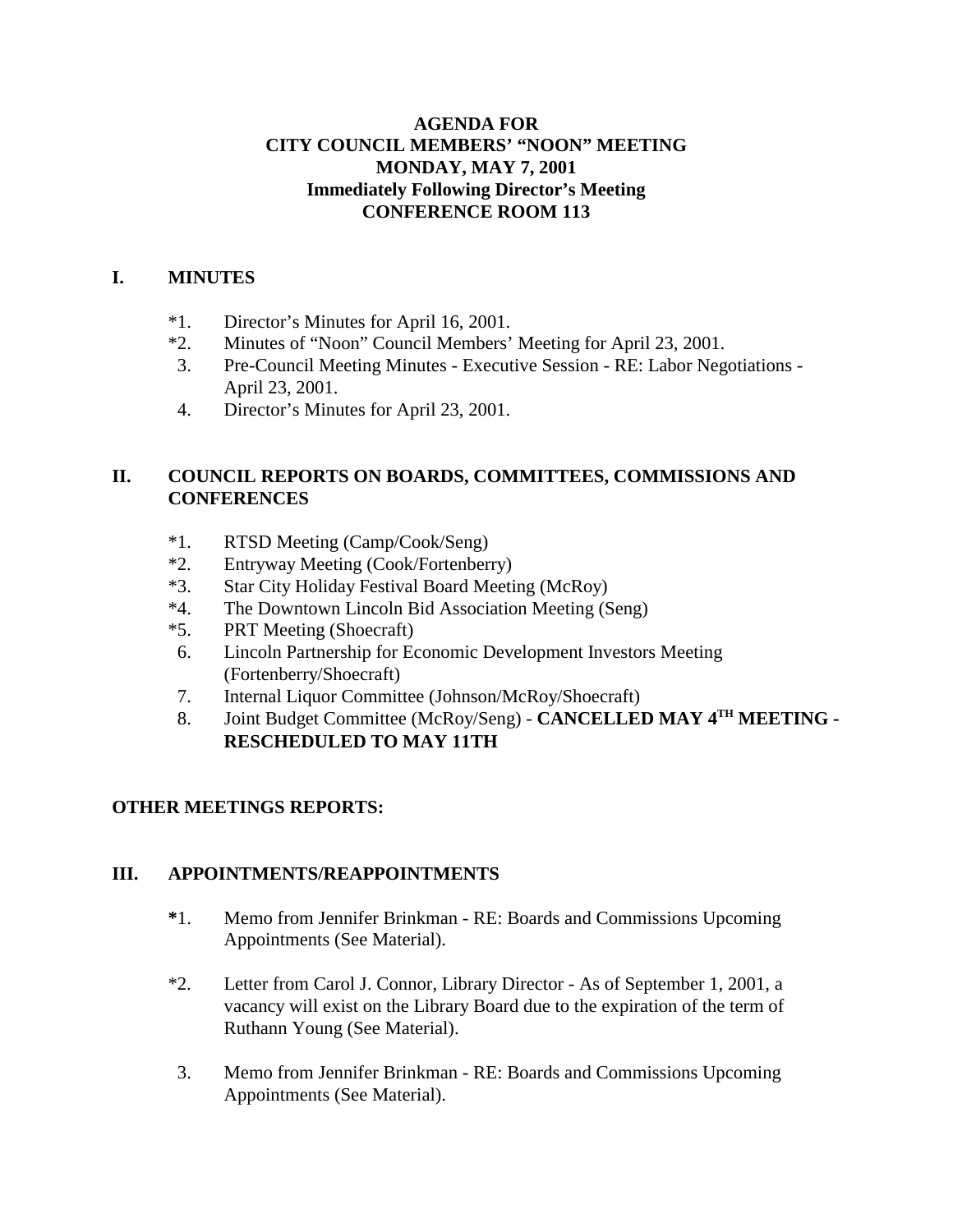#### **IV. MEETINGS/INVITATIONS**

- 1. Fourth Annual Great Plains Symposium Featuring Contemporary Civil Rights Issues - Presented by City of Lincoln Commission on Human Rights - on Friday, July 20, 2001 at the Cornhusker Hotel - Registration per person is \$50.00 RSVP by July 9, 2001-After July  $9<sup>th</sup>$  there will be an additional \$10.00 added to the registration - 8:00 a.m. to 4:30 p.m. (See Brochure for more details).
- 2. You and a Guest are Invited to the Time Warner Cable Spotlight On Education Night - Honoring excellence in education and rewarding teachers for their innovative use of cable television in the classroom On Monday, May 14, 2001 from 6:00 p.m. to 8:00 p.m. - Johnny Carson Theater (West side of Lied Center)301 North  $12<sup>th</sup>$  Street - RSVP to Time Warner Cable at 421-0330 by May 8<sup>th</sup> (See Menu on back of Invitation).
- 3. Media Release from Lori Seibel Community Health Endowment to Hold Informational Meetings for "Blueprint Project" - Dates of the Informational Meetings on Monday, May 14, 2001 at 10:00 a.m. to 11:00 a.m., Training Center at the L/L County Health Department **AND** on Thursday, May 17, 2001 at 4:00 p.m. to 5:00 p.m. in the County-City Building in Conference Room 113 - RSVP to 436-5516 (See Release) (If you plan on attending one of these meetings, please indicate which one you will be attending - **May 14<sup>th</sup> or May 17th**).

# **VI. REQUESTS OF COUNCIL FROM MAYOR** - **NONE**

# **VII. MISCELLANEOUS**

- \*1. Discussion on the Request from Lori Seibel from the Community Health Endowment - The purpose of this memo is to invite a member of the Lincoln City Council to give welcoming remarks (2-4 minutes) to those in attendance (See Attached Memo).
- 2. Jeff Fortenberry's discussion on packet preparation.
- 3. Jeff Fortenberry's discussion on staff positions in City Council Office.
- 4. Discussion regarding Office Assignments.
- 5. Final discussion on discretionary fund disbursement.
- 6. Discussion on Council Members' Committee Assignments (See attachment).

#### **VIII. ADJOURNMENT**

**\*HELD OVER FROM APRIL 30, 2001.**

DA50701/tjb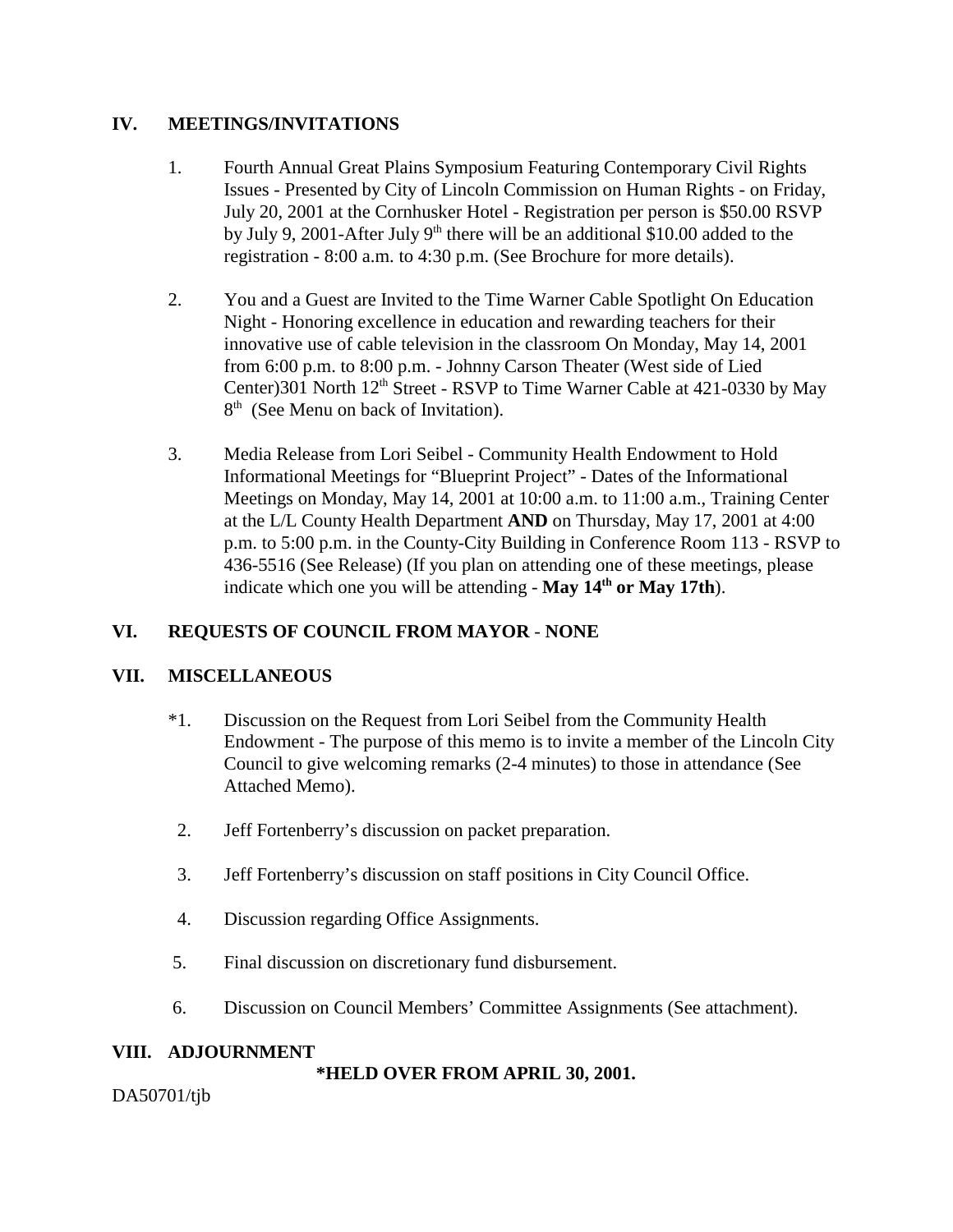# **MINUTES CITY COUNCIL MEMBERS' "NOON" MEETING MONDAY, MAY 7, 2001** *CONFERENCE ROOM 113*

**Council Members Present:** Jerry Shoecraft, Chair; Jeff Fortenberry, Vice-Chair; Jon Camp, Jonathan Cook, Cindy Johnson, Annette McRoy, Coleen Seng.

**Newly Elected Council Members:** Glenn Friendt, Ken Svoboda, Terry Werner.

**Others Present:** Jennifer Brinkman, Mayor's Office; Dana Roper, City Attorney; Investigator Russ Fosler, Capt. Joy Citta, LPD; Darrell Podany, Aide to Council Members Camp and Johnson; Joan Ray, Council Secretary; Chris Hain, *Journal Star* representative.

#### NON-AGENDA PRESENTATION:

Council Member Johnson had requested a presentation on two establishments that had been discussed at the Internal Liquor Committee meeting and so prior to the listed Agenda items being addressed, Captain Joy Citta and Investigator Russ Fosler of the Lincoln Police Department gave a detailed presentation to Council on Zappata's and Studio 14. The presentation covered concerns that had been brought out at the Internal Liquor Committee meetings previously. Captain Citta and Investigator Fosler also answered questions and concerns presented by Council Members.

#### **I. MINUTES**

- \*1. Director's Minutes for April 16, 2001.
- \*2. Minutes of "Noon" Council Members' Meeting for April 23, 2001.
- 3. Pre-Council Meeting Minutes Executive Session RE: Labor Negotiations April 23, 2001.
- 4. Director's Minutes for April 23, 2001.

#### \*Held Over from 04-30-01

Mr. Shoecraft, Council Chair, requested a motion to approve the above-listed minutes. Cindy Johnson moved approval of the minutes as presented. The motion was seconded by Jonathan Cook and carried by the following vote: AYES: Jonathan Cook, Annette McRoy, Cindy Johnson, Jerry Shoecraft, Jeff Fortenberry, Coleen Seng, Jon Camp; NAYS: None.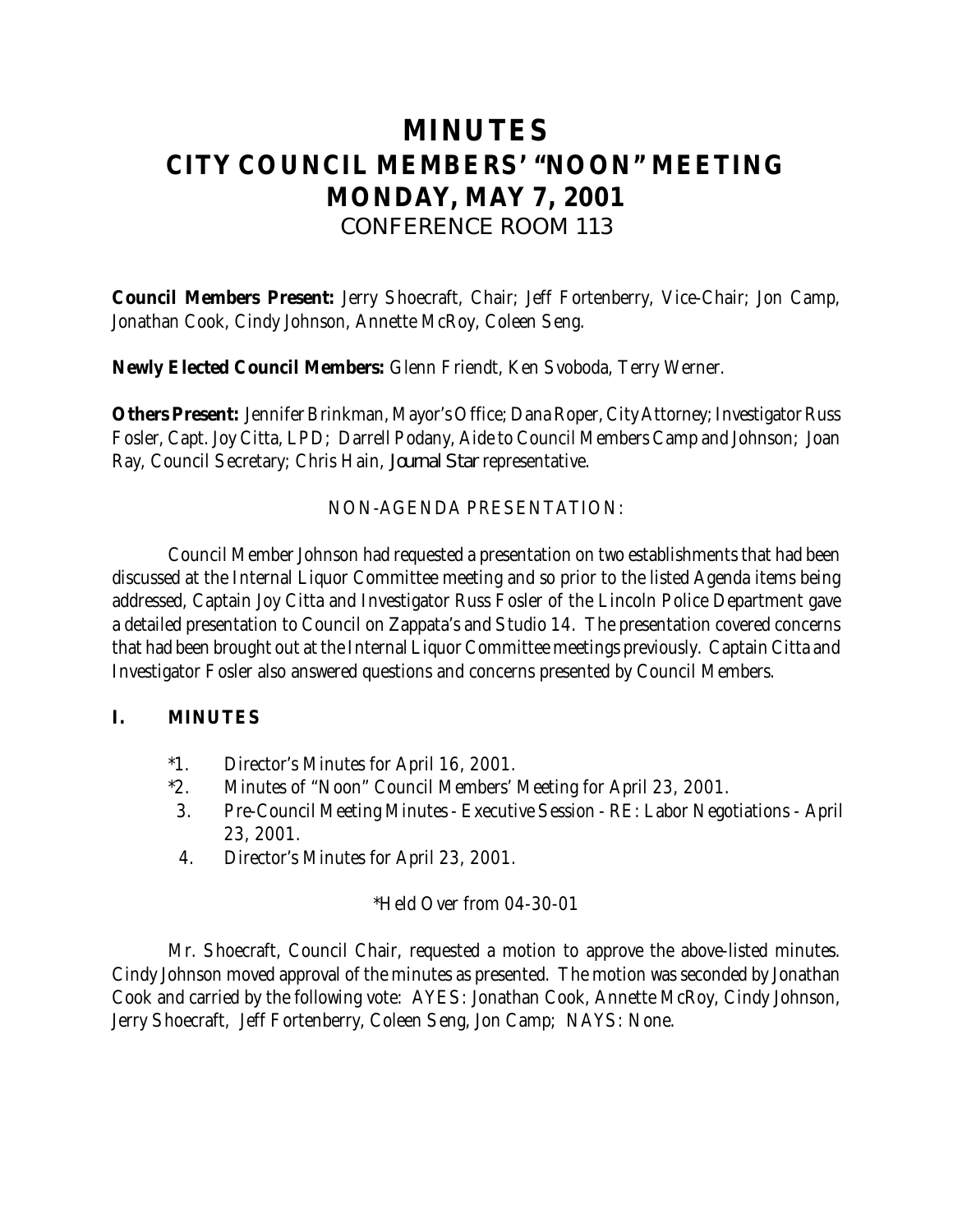# II. **COUNCIL REPORTS ON BOARDS, COMMITTEES, COMMISSIONS AND CONFERENCES**

\*1. RTSD (Camp/Cook/Seng) Ms. Seng reported that no one had arranged to have the building prepared for meeting. She noted that the  $3<sup>rd</sup>$  and "A" Street project had been approved and all of it's various pieces such as eminent domain, the design agreement, etc. She reported that they had approved Alignment Five which is what the South Salt Creek neighbors had wanted. That was also the one that Staff had recommended, so that worked well.

One of the pieces that they had brought up from an earlier meeting for consideration was the ownership and maintenance of the area under the over-pass. She noted that they had had trouble on that with the KNL and the issue is it is still being worked on. Ms. Johnson asked who was responsible for that? Mr. Cook noted that the City will take control of that, but they wanted to make sure the responsibility is clearly outlined. He stated that the RTSD Board requested that they see the agreement that will ultimately go to the City Council, to make sure that the Board is comfortable with it and that it covers everything they want it to cover, so there is not another situation like the ones that have come up with other overpasses.

Mr. Cook stated that Roger Figard had addressed those concerns when he mentioned the landscaping plan that will be in place rather than waiting to set up the landscaping later in the process as had been done previously. This is a good start.

The Harris over-pass was approved for \$3,000,000.00.

\*2. ENTRYWAY MEETING (Cook/Fortenberry) Mr. Fortenberry reported that they had discussed possible new revenue [inaudible] proposal along the Interstate in terms of an Overlay District. It would create mechanisms that would enable the City to meet the development community half-way. He mentioned that distance requirements were discussed with bonus situations for trade-offs in the set-back requirements. They looked at ways to get the development community to respect that corridor. He stated that, as Bob Hampton pointed out, there are certain topographies there that make it unnecessary to have those levels of set-backs. Mr. Fortenberry thought a fair assessment of the meeting was that it was an attempt at corridor protection.

Mr. Cook stated that the legal department has issued a statement that the Interstate is a front yard for these properties and front-yard set backs would apply. He felt this would help a little bit in dealing with the issue.

Mr. Fortenberry reported that the Mayor had pointed out that one of the issues is the industrial zoning designations that are already in place in the area. He mentioned some specific areas under consideration for development that would fall into that category.

Discussion continued briefly on the industrial zoning and the advances in attitudes in developers and also within the community, due, in part, to the regulatory mechanisms that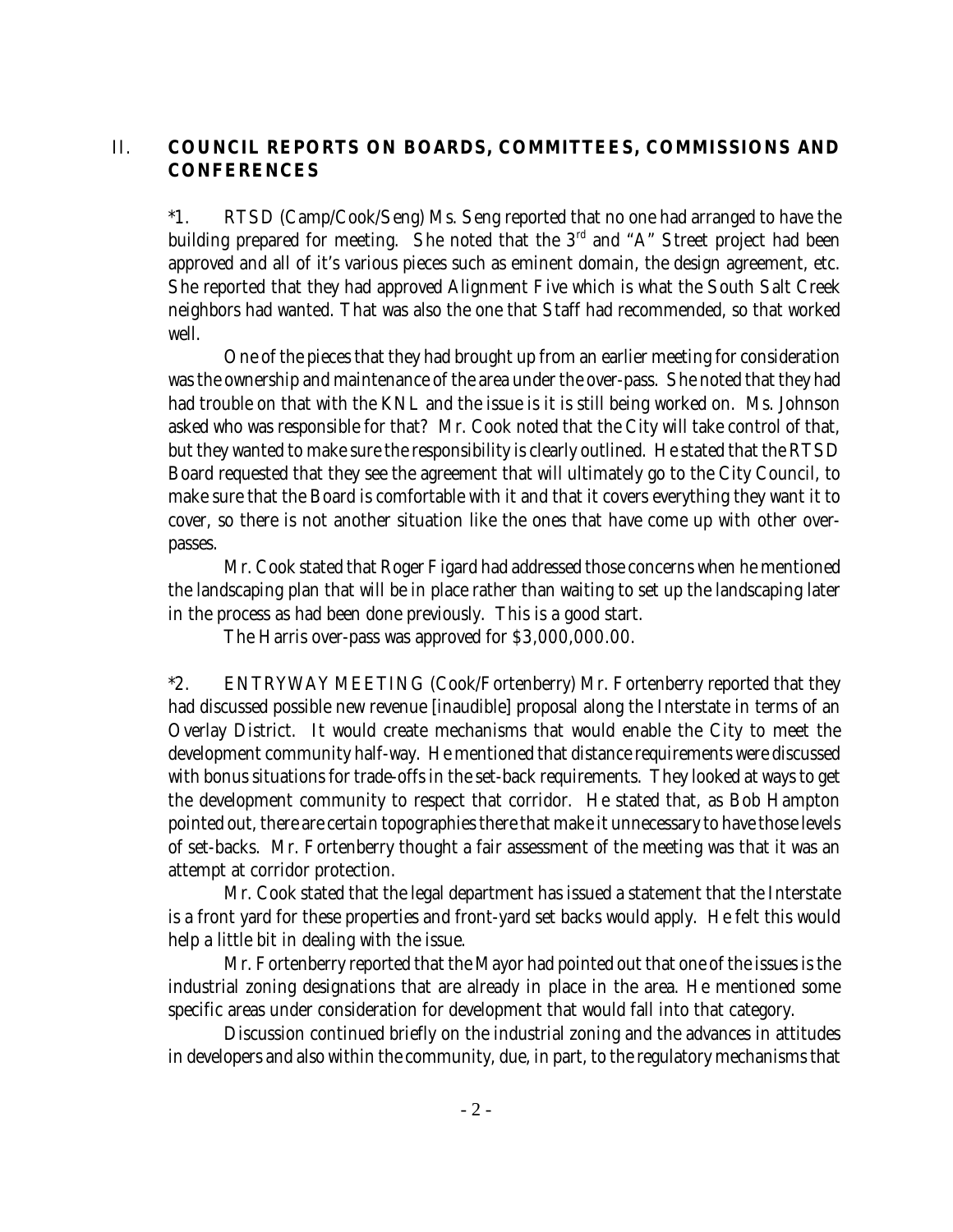have been initiated.

#### \*3. STAR CITY HOLIDAY FESTIVAL BOARD (McRoy) No Report.

\*4. THE DOWNTOWN LINCOLN BID ASSOCIATION Meeting (Seng) Ms. Seng reported that each month they've been having presentations on [inaudible] technology. They've had groups from Peoples Natural Gas and other utility organizations. This time, Time-Warner Cable made a presentation on how difficult is was to get cable into older buildings - especially in areas such as Downtown where there isn't much green space to dig.

There was a re-cap of the whole Downtown Technology Fair. She noted that that had been a great success. One of the pieces done on the side-line of that Fair was a test on the Old Fed Building which caused a lot of interest; an event coming up in June had been presented by Mr. Cecil Steward for attendance considerations; Dallas McGee shared that the developer on the Downtown Entertainment Center will be back in Lincoln in June and a charrett will be set up in July.

Antelope Valley was also briefly discussed.

- \*5. PRT (Shoecraft) Mr. Shoecraft did not attend.
- 6. LINCOLN PARTNERSHIP FOR ECONOMIC DEVELOPMENT INVESTORS (Fortenberry/Shoecraft) - No Report

 7. INTERNAL LIQUOR COMMITTEE (Johnson/McRoy/Shoecraft) Ms. Johnson reported that Bob Jorgenson from Responsible Hospitality Council made a presentation on concerns that they had. It was brought to the attention of the group that they wanted to have someone from the alcohol industry as a representative at the ILC meetings. When something of a sensitive nature came up at a meeting, they would leave until discussion was over. They discussed setting up the Agenda so that such sensitive issues could be placed at the end of the meeting so they could withdraw prior to those discussions, but still be included in the main part of the meetings. Nothing was decided definitely. LPD didn't have a problem with industry attendance as long as it was understood that they would leave during discussion of sensitive issues.

They had discussed requiring a permit for `under twenty-one'. They felt that in a University town, there needed to be alternative entertainment noted above. It was determined that controlling liquor licenses through the dance permit process could not be done legally.

Ms. Johnson then presented Captain Citta and Investigator Fosler for their presentation on the two establishments. She requested the Council to make a determination as to whether or not the members would support the sending of two letters she had prepared to be sent to the State Liquor Commission on these establishments. The letters would request that the Liquor Commission have a `Show Cause' Hearing on these two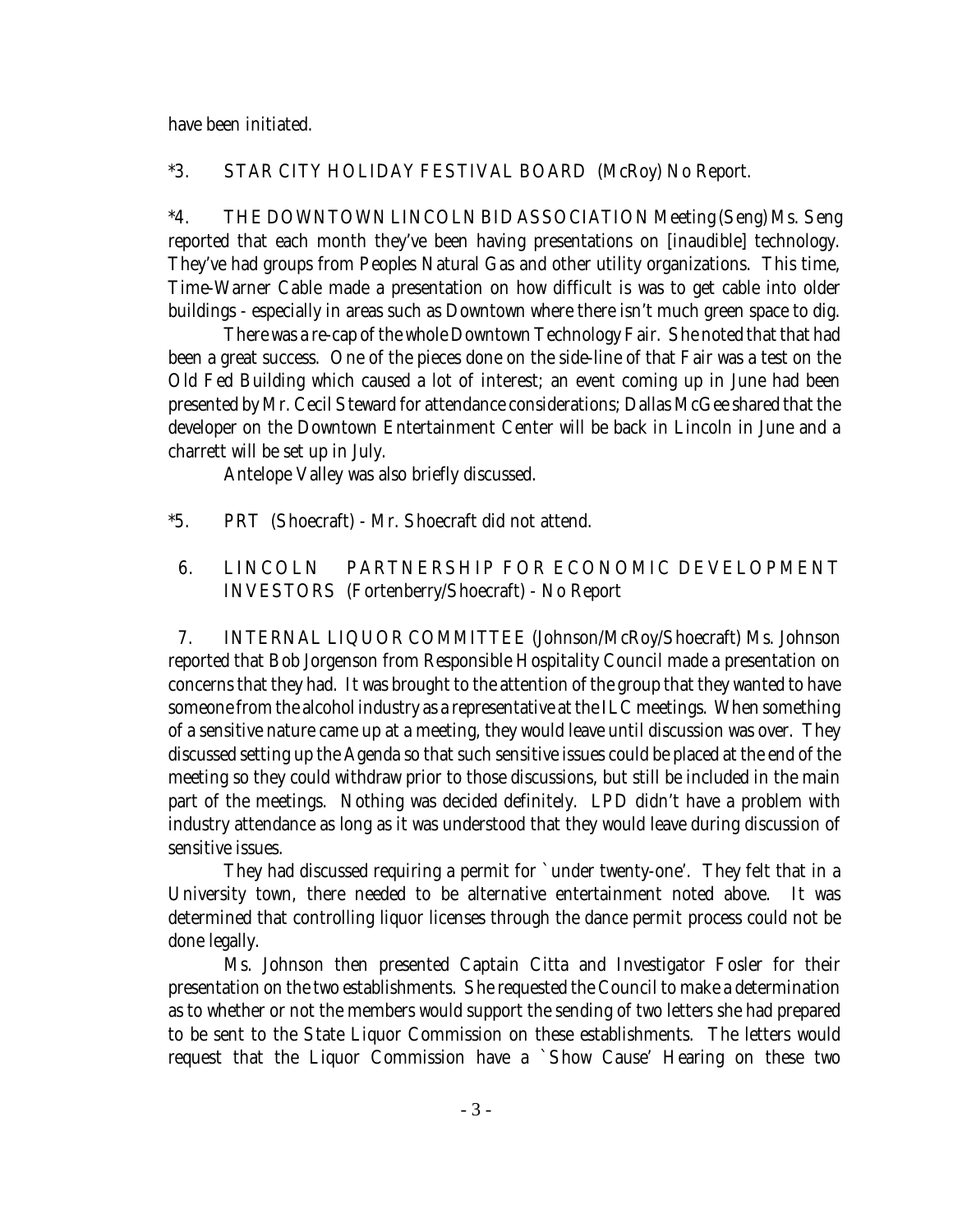establishments because of the problems they've created.

Ms. Johnson was sending the letters on behalf of the City Council and that is why she was asking for Council approval on the letters. The Council agreed.

Captain Citta and Investigator Fosler made their presentation.

# 8. JOINT BUDGET COMMITTEE (McRoy/Seng) - **CANCELLED MAY 4TH MEETING - RESCHEDULED TO MAY 11TH**

 OTHER MEETINGS REPORTS: - Ms. McRoy reported that she had gone to the Lincoln Board of Realtors meeting where they had discussed the licensing of duplexes. The main discussion had been focused on vandalism and how the law enforcement agencies work rental property complaints. The gist of the concern was the difficulty of offering proof of criminal intent in order to prosecute at higher level. Mr. Shoecraft noted that the Police Department had indicated to him that it is very difficult to prove vandalism and criminal intent, though he didn't think it should be that difficult and encouraged the Board to continue to look into ways to make it easier for the property owners.

# **III. APPOINTMENTS/REAPPOINTMENTS** -

- 1. Memo from Jennifer Brinkman RE: Boards and Commissions Upcoming Appointments (See Material). - Noted without comment
- \*2. Letter from Carol J. Connor, Library Director As of September 1, 2001, a vacancy will exist on the Library Board due to the expiration of the term of Ruthann Young (See Material). Ms. Seng wanted to make sure that Carol Connor was made aware that the Council wanted the Appointments to the Library Board to be chosen from applicants who had previously applied. Ms. Brinkman stated that she would be sure to forward Council's wish to Ms. Connor.

# **IV. MEETINGS/INVITATIONS** - Noted Without Comment

# **V. COUNCIL MEMBERS**

**JONATHAN COOK** - No Further Comments

**ANNETTE McROY** - No Further Comments

**CINDY JOHNSON** - No Further Comments

**JERRY SHOECRAFT** - No Further Comments

**JEFF FORTENBERRY** - No Further Comments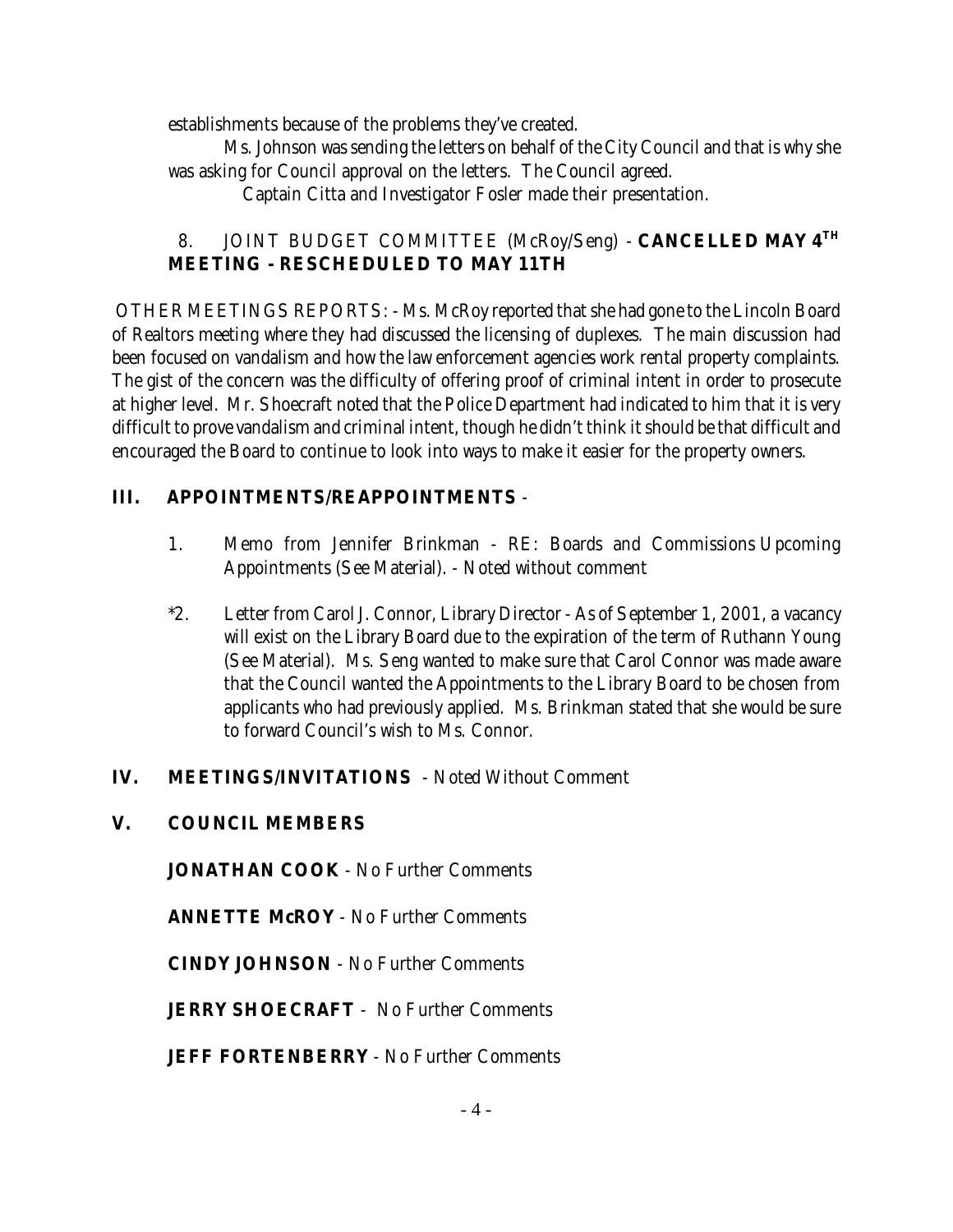**COLEEN SENG** - No Further Comments

**JON CAMP** - No Further Comments

ANN HARRELL - No Further Comments

JENNIFER BRINKMAN - No Further Comments

DANA ROPER - No Further Comments

**VI. REQUESTS OF COUNCIL FROM MAYOR** - Mark Bowen stated that there would be a budget briefing tomorrow for the Council in the Mayor's Office.

# **VII. MISCELLANEOUS** -

- . \*1. Discussion on the Request from Lori Seibel from the Community Health Endowment - The purpose of this memo is to invite a member of the Lincoln City Council to give welcoming remarks (2-4 minutes) to those in attendance (See Attached Memo). Mr. Shoecraft asked who wanted to respond to the invitation from Lori Seibel. Ms. Seng indicated that she would do that. Ms. Seibel was notified by Council Staff.
	- 2. Jeff Fortenberry's discussion on packet preparation. Mr. Fortenberry presented an idea that would help integrate electronic technology with a more efficient running of the Council Office. In terms of the computer, it is good and helpful for the Council's legislative packets to be out there on the internet. But, in terms of the paper necessary to be given to Council Members, realistically, if you talk about what you actually review on paper, it comes down to the actual legislation, the summary sheet and perhaps the minutes from the Planning Commission (including attached graphics). He felt this would be, 95% of the time, the critical core of information. The other items, letters and attachments, are really back-ground material that is not critical. He thought that that sort of information could be dispensed as an attachment to the legislation. That would save some paper in the office, but, if it was needed, it could be accessed using the laptop when the issues comes up. That might be an efficient, hybrid way to give us the information we need with the back-up documentation on the web, but the paper could be cut back to help on staff time and paper usage.

Ms. McRoy noted that the goal was to not even have the paper agendas and ordinances anymore. Mr. Fortenberry answered that he, personally, needed that.